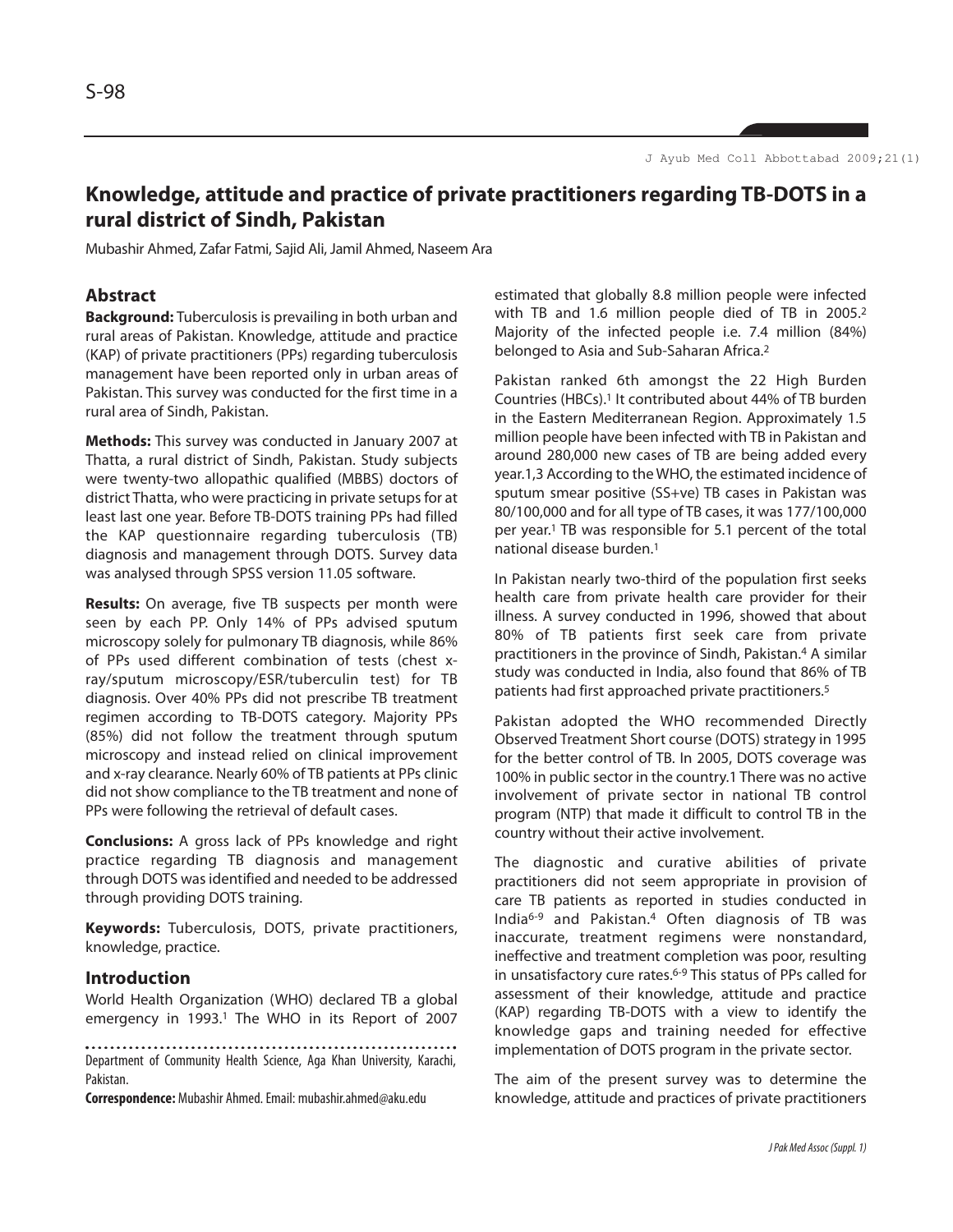regarding diagnosis of TB and management through DOTS guidelines, before involving these PPs in a pilot project on publicprivate mix (PPM) model of DOTS implementation in Thatta district. Previously similar KAP survey has been reported in urban areas of Pakistan such as, Karachi (2005),<sup>10</sup> and Lahore/Rawalpindi (2003).<sup>11</sup> This survey was conducted for the first time in a rural area of Sindh, Pakistan.

## **Methods**

This survey was conducted in January 2007 at taluka Thatta, of district Thatta, a rural district of Sindh, Pakistan. Thatta is a coastal, rural district bounded on the western side by Karachi. Total population of the district is 1.1 million (1998 census). Majority of the population relies on agriculture and fishing.12 In district Thatta, DOTS program was implemented in public sector in 2003 by establishing 11 diagnostic and 39 treatment centres scattered throughout the district. Thatta city receives major chunk of TB patients from the district for the treatment. There is only one public sector hospital, District Headquarter Hospital (DHQ), which provides DOTS coverage.

Private practitioners of Thatta, who had basic medical degree of MBBS, and doing private practice for at least last one year, were included in this cross-sectional survey.

About 200 private practitioners were practicing in Thatta and almost 100 (50%) of them were treating TB patients. Details were provided by a member of Pakistan Medical Association (PMA) district Thatta. Convenience (nonprobability) sampling technique was employed to select 50 private practitioners for TB-DOTS training who did private practice at 'Doctors Street', in the central part of the Thatta city where majority of PPs are clustered. Twentytwo PPs participated and filled KAP questionnaire before DOTS training. PPs' knowledge, attitude and practice regarding TB-DOTS were assessed including suspected TB case, diagnosis, treatment, follow-up and outcome evaluation by administering a structured multiple choice questionnaire.

Survey data was analysed using SPSS, version 11.05 software. Descriptive statistics were used in the case of most of the variables.

Study was approved by Ethics Review Committee (ERC) of Aga Khan University, Karachi. Written consent was taken from all the participating private practitioners before data collection.

#### **Results**

A total of 22 private practitioners participated in the TB-DOTS training and completed the KAP questionnaire

| <b>Tests</b>                                          | <b>Number</b> | Percentage |
|-------------------------------------------------------|---------------|------------|
| Sputum microscopy only                                | 3             | 14.0       |
| Chest X-ray & Sputum microscopy                       | 13            | 59.0       |
| Chest X-ray & ESR                                     |               | 4.5        |
| Chest X-ray, Sputum microscopy & ESR                  | 7             | 9.0        |
| Chest X-ray, ESR & Tuberculin test                    |               | 4.5        |
| Tuberculin test only                                  |               | 4.5        |
| Chest X-ray, Sputum microscopy, ESR & Tuberculin test |               | 4.5        |

Table-2: Practices of PPs regarding TB patients recalled for follow up (n=22).

| <b>Follow up</b>                       | <b>Number</b> | Percentage |
|----------------------------------------|---------------|------------|
| Weekly                                 |               | 9.0        |
| Fortnightly                            | 8             | 36.0       |
| Monthly                                | 11            | 50.0       |
| Weekly for 1st two months then monthly |               | 5.0        |

Table-3: Patients counselling practice of private practitioners (n=22).

| <b>Information Shared</b>     | <b>Number</b> | Percentage |
|-------------------------------|---------------|------------|
|                               |               |            |
| Patient suffered from TB      | 9             | 41         |
| TB is a curable disease       | 21            | 95         |
| Duration of treatment         | 10            | 45         |
| Importance of drug compliance | 10            | 45         |
| Importance of follow up       | 8             | 36         |
| Side effects of TB drugs      | 6             | 27         |
| Dissemination prevention      |               | 9          |

before training. All the participating PPs were male qualified doctors with MBBS degree. Two of them had post graduation in medicine. Mean age of PPs was 39±7.4 years (range: 27-63) and mean duration of practice was 11.5±5.6 years (range: 1- 28). Average five TB suspect cases per month were seen by each PP.

The knowledge of PPs regarding main symptoms of pulmonary TB suspects in adults (history of cough more than three weeks) was assessed. Twothird (68%) PPs replied correctly and one-third (32%) PPs considered a combination of cough with other symptoms (blood stained sputum, evening low grade fever and weight loss) for TB suspect. With regard to PPs practice regarding diagnosis of pulmonary TB, only 3 (14%) PPs advised sputum microscopy alone for diagnosis whereas majority PPs 19(86%) used combination of tests, i.e. chest x-ray, sputum microscopy, erythrocyte sedimentation rate (ESR), and tuberculin test for the diagnosis (Table-1).

Most of the PPs, i.e., 16 (73%) prescribed DOTS recommended fixed-dose combination therapy to the TB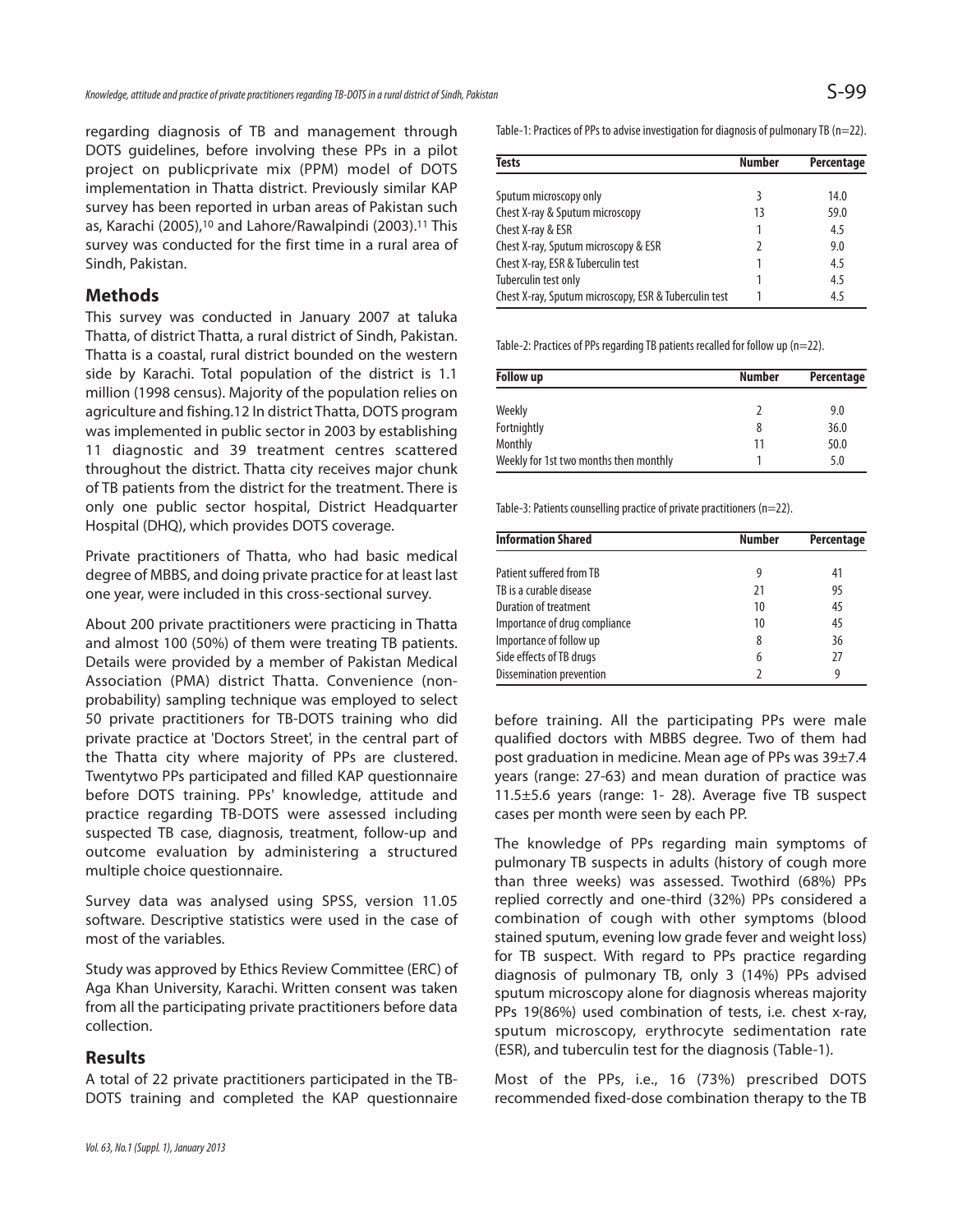patients, while 6 (27%) PPs prescribed 4 separate drugs. Regarding drug regimen for category one (new case), 16 (73%) PPs prescribed correctly 2 months treatment of HREZ (H=Isoniazid, R=Rifampicin, E=Ethambutol, Z=Pyrazinamide) for initial intensive phase and 13 (59%) PPs correctly prescribed 6-months treatment of HE for continuation phase. In the case of category two (retreatment case), 13 (59%) PPs prescribed the correct treatment, 2SHREZ+1HREZ (S=Streptomycin), for 3 months initial intensive phase and only two (9%) PPs knew the 5 months HRE treatment for the continuation phase.

Half of the PPs prescribed anti-TB treatment (ATT) to the patients on a monthly basis (Table-2). None of the PPs were providing treatment under supervision, had any treatment supporter for the patients, and maintaining any record of TB patients. No PP was found following any methodology for retrieval of default cases or screening of contacts' tracking in patients' families.

Majority of the PPs, 19 (86%), did not advise sputum microscopy for treatment/follow-up of TB patients at the end of 2nd, 5th and 7th months of treatment. Most of the PPs relied on X-ray chest clearance with clinical improvement of the patients. At the completion of treatment, none of the PPs evaluated or recorded the treatment outcome as cured, treatment completed or treatment failure.

Drug compliance of TB patients at PPs clinics was not satisfactory. Only 40% of TB patient had completed their full course of treatment (8 months) under their follow-up at clinics, whereas rest of the patients were either not taking treatment (default) or were not taking treatment from other places. Regarding non-compliance of TB treatment, 9 (41%) PPs responded that poverty was the main cause of non-compliance, 7 (32%) identified illiteracy/ unawareness, 4 (18%) said side effects of TB drugs, and 2 (9%) thought that longer duration of treatment and lack of counselling were the basic reasons for non- compliance of treatment.

Eight (36%) PPs referred text books as a source of TB knowledge, and seven (32%) attended trainings for TB updates through NTP/NGOs training program. Regarding source of their knowledge about TB, 5(23%) PPs identified continuing medical education and two (9%) through medical periodicals.

## **Discussion**

In Pakistan, private sector is actively involved in public health care provision in both urban and rural areas of the country. Effective control of TB in the country needs to involve private sector along with national TB control program. Present KAP survey was conducted in a rural district of Sindh to test the pilot model of Public-Private Mix (PPM) partnership in tuberculosis control through the WHO recommended DOTS guideline. Our limitation was the enrolment a small number of PPs for a pilot study in order to see the trend of enhanced case detection rate (CDR), and management through PPM model. This PPM model has been successfully utilized in other developing countries.<sup>13</sup>

The sample comprised males only that may be because majority of female private practitioners practice gynaecological and paediatrics practice in Thatta. Sixty percent of TB patient at PPs did not complete their treatment and became defaulters. The reasons behind this were described by PPs as: nonaffordability of treatment cost, unawareness about the disease, once the symptoms improved patient left the treatment, longer duration of the treatment, side effects of the treatment, and lack of counseling to the patients.

This survey showed that two-third of the PPs considered cough of more than 3 weeks duration as the cardinal symptom to suspect pulmonary TB case. Comparing this result with the study conducted in 2003 at Lahore/Rawalpindi, Pakistan, only one out of 245 (0.4%) PPs knew about the main symptom of TB.<sup>11</sup> The possible reason behind this could be that DOTS program had not been introduced in the private sector at that time. Now in 2007, DOTS cover the entire country, therefore, in public sector as well as private sector most of the PPs had basic concept of DOTS program.

For diagnosis of suspected pulmonary TB, still majority (68%) of the PPs depend on combination of tests such as X-ray chest, sputum microscopy and ESR. Only 14 percent recommended sputum microscopy, the only diagnostic test for pulmonary TB. Similar result (78% depends on multiple test and only 12% recommend sputum microscopy) has been reported in a study conducted in Delhi, India.<sup>9</sup>

Most of the PPs had no clear idea about what treatment regimens to prescribe for both DOTS categories (new cases/re-treatment cases) and for how long. For treatment outcome evaluation, most of the PPs still relied on X-ray chest and clinical improvement. All PPs preferred to treat TB patient on their own and only referred TB cases in the case of treatment failure to the specialist TB clinics.

PPs just prescribed the anti-TB drugs. They neither supervise the treatment nor do follow-up according to DOTS guideline as well as proper counselling of the